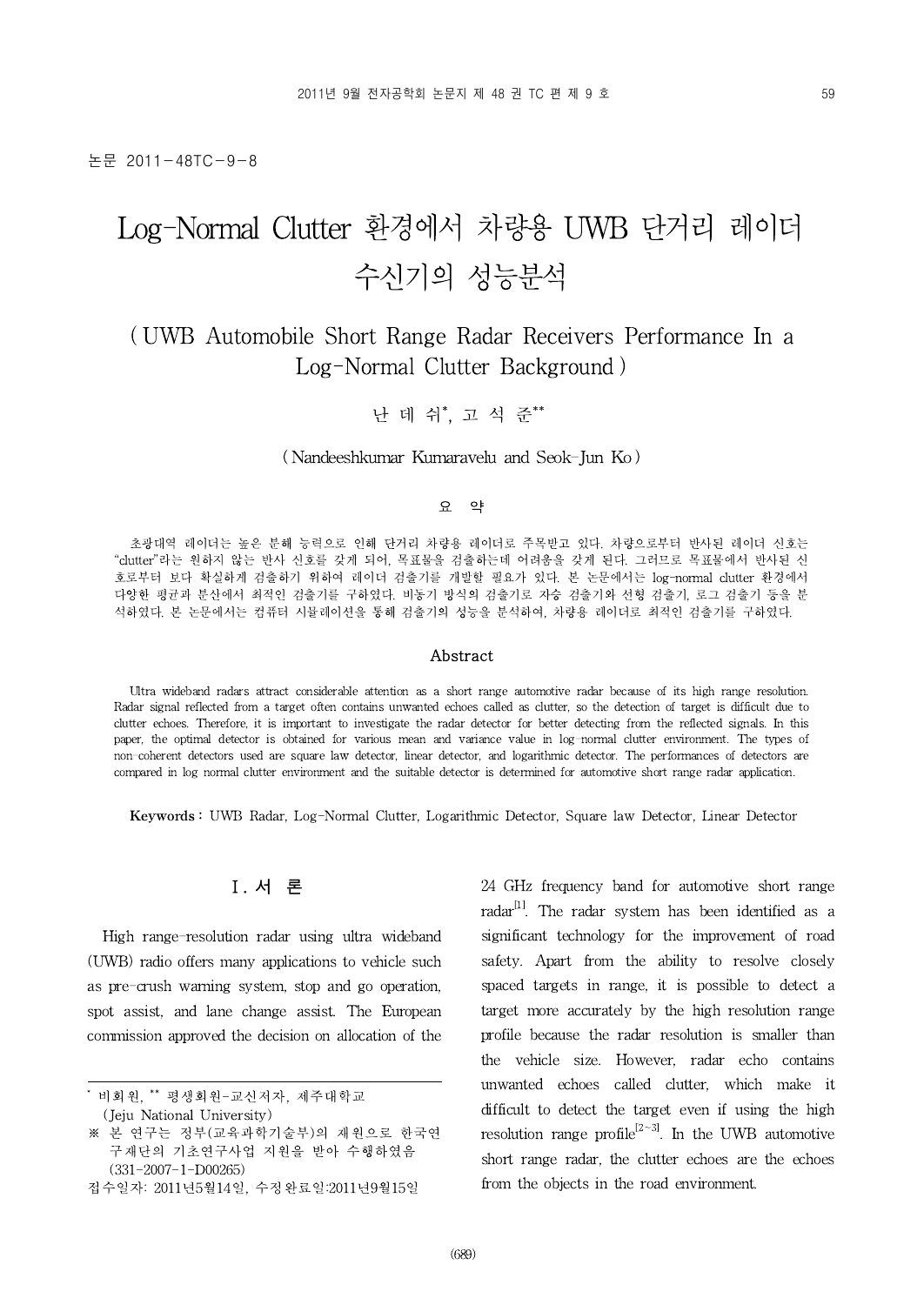In this paper, we use the system bandwidth of 500MHz centered at 24GHz. For 500MHz bandwidth the road clutter resembles log-normal clutter distribution[4]. Here we used different types of non-coherent detectors such as square law detector, linear detector, and logarithmic detector for checking the effect of clutter echoes over the target reflected signals in the radar receiver. The performance of these detectors in automobile environment is compared and a suitable detector that gives optimum performance in log normal clutter environment is found by using computer simulation.

The organization of this paper is as follows. In Section II, the system model is described. In Section Ⅲ, the detector models are described. In Section Ⅳ, the simulation results are shown in plots. In Section Ⅴ, the conclusion is given.

#### Ⅱ. UWB Radar Systems

The block diagram of a UWB radar system as shown in the Fig. 1 is split into two parts, that is, the transmitter and the receiver. First, in the transmitter, the gaussian pulse is generated at each time that the Pulse Repetition Frequency(PRF) generator triggers the pulse generator. The gaussian pulse  $(T_P)$  has a sub-nano second duration.

Therefore, we can write the transmitted signal as follows,

$$
s(t) = A_T \cdot \cos\left(2\pi f_c t + \phi_0\right) \cdot p_n(t) \tag{1}
$$



그림 1. UWB 레이더 시스템의 블럭도 Fig. 1. Block diagram of UWB radar system.

where the gaussian pulse train,  $p_n(t)$ , is

$$
p_n(t) = \sum_{n = -\infty}^{+\infty} p(t - n \cdot T_{PRI}).
$$
 (2)

The parameters employed in this UWB radar system are described as follows;  $A_T$  is the amplitude of single transmit pulse,  $\phi_0$  is the phase of the transmit signal,  $f_c$  is the carrier frequency, and  $T_{PRI}$ is the pulse repetition time.

Since the range resolution of the UWB radar system is much less than the extent of the target, the echo signal is the summation of the time-spaced echoes from the individual scattering centers that constitute the target<sup>[5]</sup>. Therefore, in this paper, we can assume that the target has  $L$  independent reflecting cells. And the target model is written as

$$
h(t) = \sum_{l=0}^{L-1} \alpha_l \cdot \delta(t - \tau_l)
$$
 (3)

where the number of scatters  $L$ , the amplitude of the scatters  $\alpha_l$  and the time delays of the scatters  $\tau_l$  are all unknown. The baseband complex received signal reflected from the target is given by

$$
\overline{r}(t) = A_T \sum_{n=-\infty}^{+\infty} \sum_{l=0}^{L-1} \alpha_l e^{j\theta_l} p(t - nT_{PRI} - \tau_l) + c(t)
$$
\n(4)

where  $c(t)$  is the reflected clutter signal from the unwanted object.

#### Ⅲ. Non-Coherent Detectors

First, in the receiver, the signal detector of the UWB radar must determine that a signal of interest is present or absent. Then, the UWB radar processes it for range determination.

In this paper, we use the non-coherent detectors of type square law detector, linear detector, and logarithmic detector. The detector consists of coherent range gate's memory, non-coherent range gate's memory, coherent integrator, and non-coherent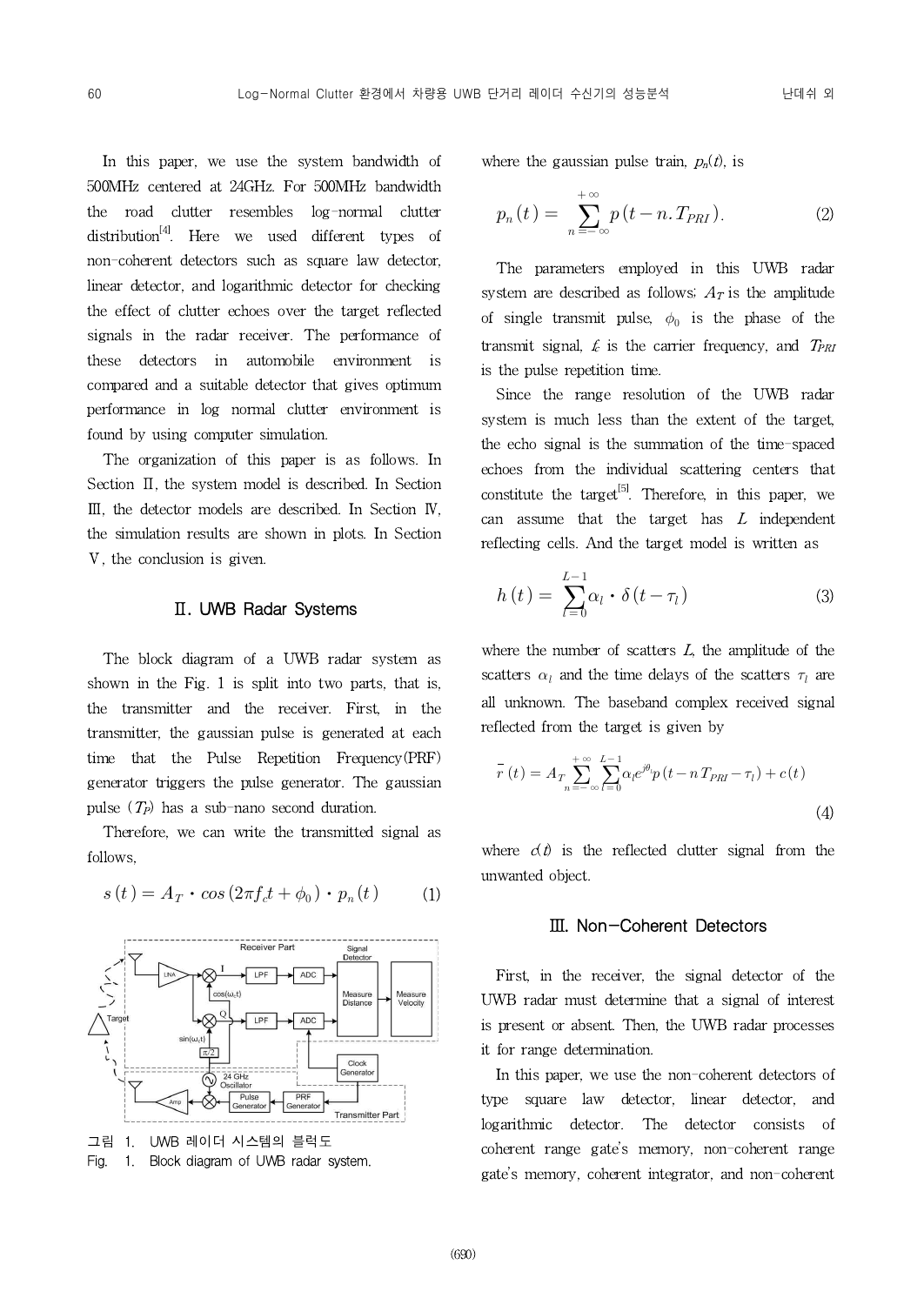integrator. The coherent and non-coherent range gate's memory size  $(M)$  is less than maximum range and indicates the total number of target range to be tested. These range gates are used as buffer to integrate the values coherently and non-coherently. Therefore, at every  $T_{PRI}$ , we use the samples as much as the range gate's memory size $(M)$ .

At every  $T_p$ , the in-phase(*I*) and quadraturephase( $Q$ ) sampled values are used as the input of the detector. The switch-I is shifted at every sampling time  $T_p$  and the samples at each range gate are coherently integrated. It takes  $N_c \cdot T_{PRI}$  time to coherently integrate and dump for all range gates. The parameter  $N_c$  indicates the coherent integration length. If the round trip delay( $\tau$ ) from target is equal to the time position of *i*-th range gate  $(iT_p)$ , then the target range can be expressed as  $\dot{I}T_p/2 = \dot{I} \Delta R$ . And then the range resolution is given by following formula;  $\Delta R = cT_p/2$ . In order to find whether the target is present or not, the output of the coherent integrator can be distinguished between the two hypotheses,

$$
H_1: \overline{X}_i(m) = \frac{A_T \alpha}{N_c} \sum_{n = mN_c}^{(m+1)N_c - 1} e^{j\theta_i} p(t - nT_{PRI} - \tau_l) + c(n) \quad (5)
$$

$$
H_0: \overline{X}_i(m) = \frac{1}{N_c} \sum_{n=mN_c}^{(m+1)N_c-1} c(n)
$$
 (6)

where  $m$  indicates the  $m$ -th coherent integration and First  $H_1$  is for  $\tau = i \tau_p$  and  $H_0$  is for  $\tau \neq i \tau_p$ . Also, we assume that the sampling rate of the ADC is equal to the pulse width. The baseband received signal is sampled at peak point of  $p(t)$ . Then the values of the coherent integration for each range gate  $(\overline{X_i}(m), i = 1, 2, ..., M)$  are stored in the coherent range gate's memory.

#### 1. Square law detector

The value received from the coherent integration is squared and operated at every  $N_c$ . T<sub>PRI</sub>. In square law detector, the squared range gate values are combined  $\frac{\Box \text{B}}{\Box \text{C}}$  2. (both I and Q branch values are summed) as shown

in the Fig. 3(a). The  $i$ -th range gate's output after squaring,  $Y<sub>i</sub>(m)$ , can be represented as

$$
Y_i(m) = ((X_i^I(m))^2 + (X_i^Q(m))^2)
$$
 (7)

#### 2. Linear detector

In the case of linear detector as shown in the Fig. 3(b), the value received from the coherent integration is squared and operated at every  $N_c$   $T_{PRI}$ . The squared range gate samples are combined and then square root is taken. The  $i$ -th range gate's output of the linear detector,  $Y_i(m)$ , can be represented as

$$
Y_i(m) = \sqrt{((X_i^I(m))^2 + (X_i^Q(m))^2)}
$$
 (8)

#### 3. Logarithmic detector

In the case of logarithmic detector as shown in the Fig. 3(c), the value received from the coherent integration is squared and combined at every  $N_c \cdot T_{PRI}$ . And then the square root is taken before natural logarithm is applied. The  $i$ -th range gate's output of the logarithmic detector,  $Y_i(m)$ , can be represented as

$$
Y_i(m) = \ln\left(\sqrt{((X_i^I(m))^2 + (X_i^Q(m))^2)}\right) \quad (9)
$$



UWB 레이더 수신기의 블럭도

2. Block Diagram of the receiver with detector.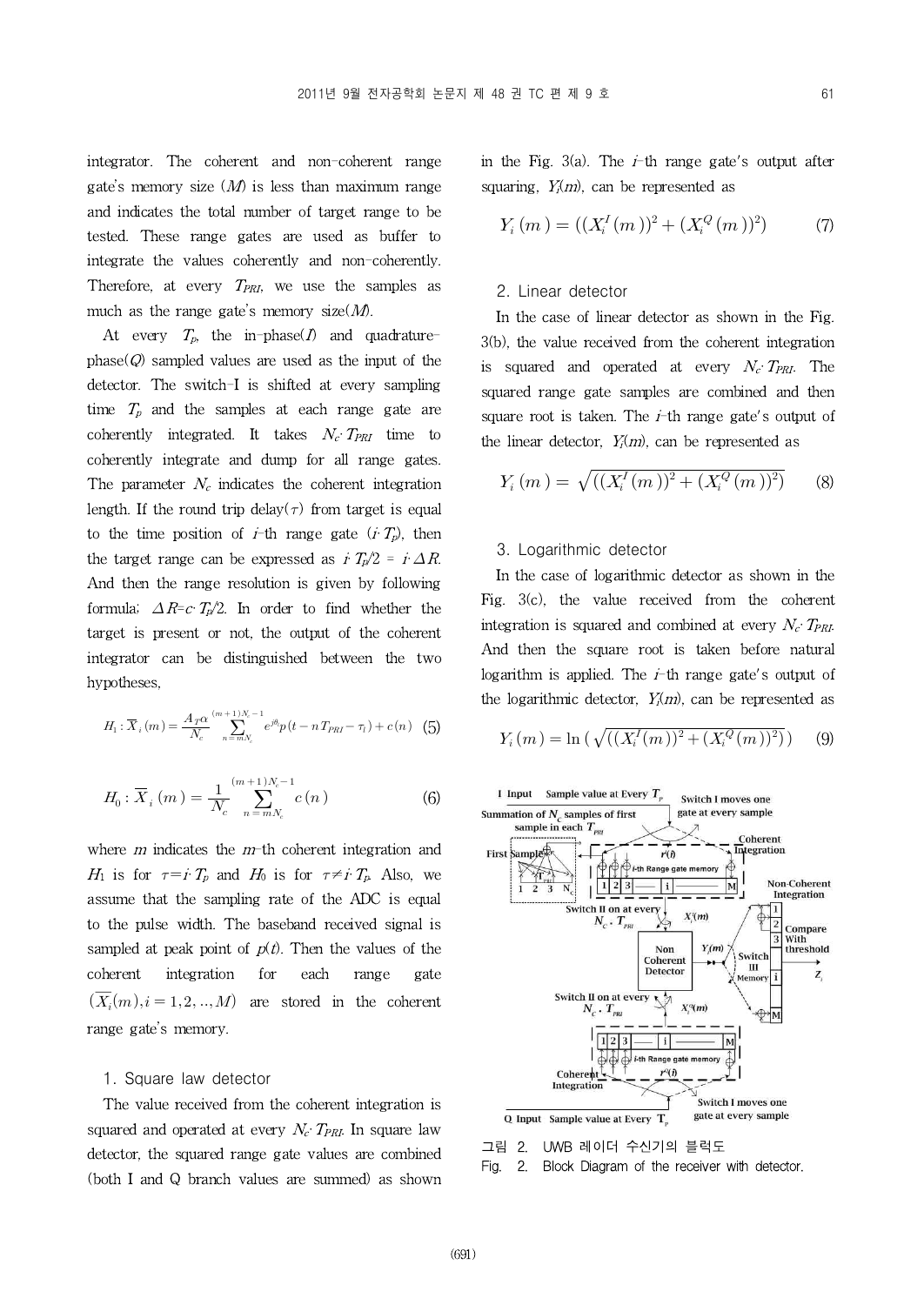

Fig. 3. Block Diagram of Non-coherent detectors.

When the power is stored in the  $i$ -th non-coherent range gate's memory at every  $N_c$ :  $T_{PRI}$ , then the output of the non-coherent integration can be written as

$$
Z_i = \frac{1}{M} \sum_{m=1}^{M} Y_i(m)
$$
 (10)

where  $Y_i(m)$  is the power at  $m N_c$   $T_{PRI}$  of the *i*-th range gate.

The total number of the non-coherent integration is  $N_n$ . It means that the detector takes  $N_n \cdot N_c \cdot T_{PRI}$ time duration to determine the output.

#### Ⅳ. Computer Simulation Results

In this paper, we assume that each clutter is independent and un-correlated. The parameters that we used in the simulation are as follows; the coherent integration number,  $N_c$  is 200 and the non-coherent integration number,  $N_n$  is 100. The tabulated mean and variance values as shown in Table 1 are taken from the reference paper<sup>[4]</sup> where the empirical data for the 24 GHz UWB automotive short range radar clutters is obtained by using the experimental setup in the University of Kitakyushu at different clutter environment<sup>[4]</sup>. These values are used in the simulation for checking the performance of the detectors in log-normal clutter environment.

Log Normal Clutter Power Calculation:

$$
Mean = e^{\mu + \sigma^2/2} \tag{11}
$$

- 표 1. 로그 노말 클러터 환경에서 다양한 평균값과 분산값을 갖는 클러터 파라메터
- Table 1. Clutter parameters of Mean and Variance Values in the log-normal clutter Environment.

| $\mu$ |     | Clutter Power |
|-------|-----|---------------|
| 5.2   | 0.8 | 118KW         |
| 4.7   | 0.7 | 32KW          |
| 5.1   | 0.6 | 55KW          |
| 38    | 18  | 7KW           |

$$
Variance = (e^{\sigma^2} - 1) (e^{2\mu + \sigma^2})
$$
 (12)

$$
OuterPower = e^{2(\mu + \sigma^2)}
$$
 (13)

The clutter power is the function of mean and variance value of the distribution. As the mean and variance value decreases, the clutter power decreases. Consequently, the performance of the detector increases.

In the Fig. 4, the performance of the logarithmic detector is simulated for different clutter power values in log-normal clutter environment. The logarithmic detector gives better performance when the clutter power is small. So, the performance of the logarithmic detector is increased when the clutter power reduces to 32KW.

In the Fig. 5, the performance of the non-coherent signal detectors (logarithmic detector, linear detector and square law detector) is obtained for various log-normal clutter environment by using the compter simulation. The logarithmic detector gives better performance than linear detector and square law detector because the coherent integration values are and taking natural logarithm. Resultantly, the clutter power values of the logarithmic detector reduces to 5% of the linear detector clutter power value and 50% of the square law detector value. Therefore, the signal to clutter ratio of the logarithmic detector is increased, thus the detection probability is more optimum than other two detectors.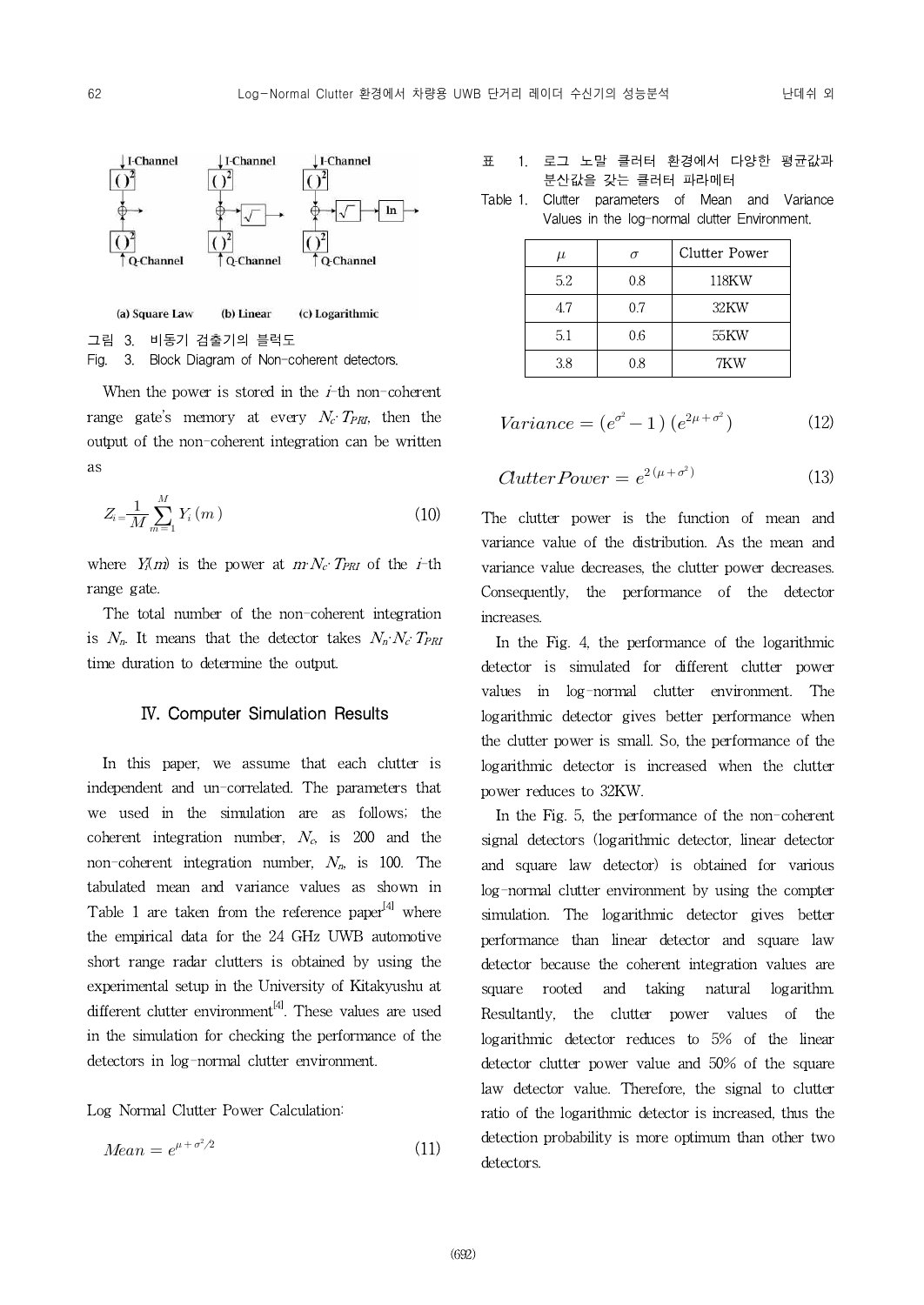$\overline{\mathbf{1}}$ 



(b)  $\mu$ =4.7 and  $\sigma$ =0.7



## Ⅴ. Conclusion

In the UWB automotive short range radar, the clutter echoes are the reflected signals from the unwanted objects in the road environment. For 500MHz bandwidth, the road clutter resembles log-normal clutter distribution. Considering log normal clutter environment, the different types of non-coherent detectors such as square law detector, linear detector, and logarithmic detector are discussed. By using the computer simulation, the performance of